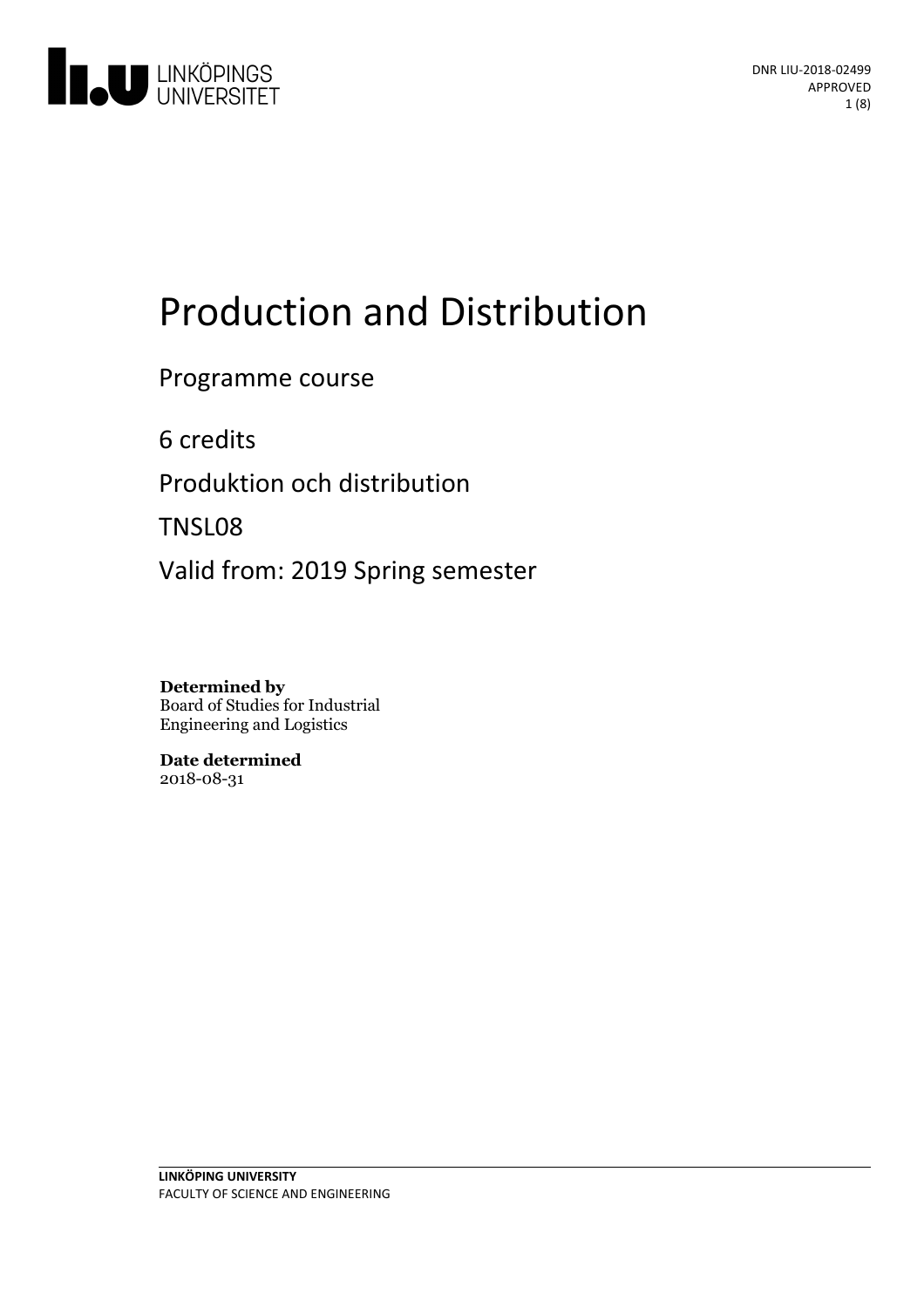Main field of study Logistics

Course level

First cycle

### Advancement level

 $G<sub>2</sub>X$ 

# Course offered for

- Bachelor's Programme in Civic Logistics
- Bachelor's Programme in Air Transportation and Logistics
- Master of Science in Communications, Transport and Infrastructure
- Air Transportation and Logistics, Bachelor's Programme
- Civic Logistics, Bachelor's Programme

# Entry requirements

Note: Admission requirements for non-programme students usually also include admission requirements for the programme and threshold requirements for progression within the programme, or corresponding.

# Prerequisites

Mathematics corresponding to mathematics for SL, basic knowledge in economics, basic knowledge in statistics and probability theoury

# Intended learning outcomes

After completed course, the student shall

- 
- 
- Be able to describe logistics systems and its actors' different roles.<br>
Be able to demonstrate an understanding of the basics of logistics, production and distribution.<br>
Be able to demonstrate an understanding of th
- 
- 
- 
- Be able to use the most common methods of forecasting.<br>• Be able to use the most common inventory management methods.<br>• Be able to explain the function of different actors in a distribution system.
- 

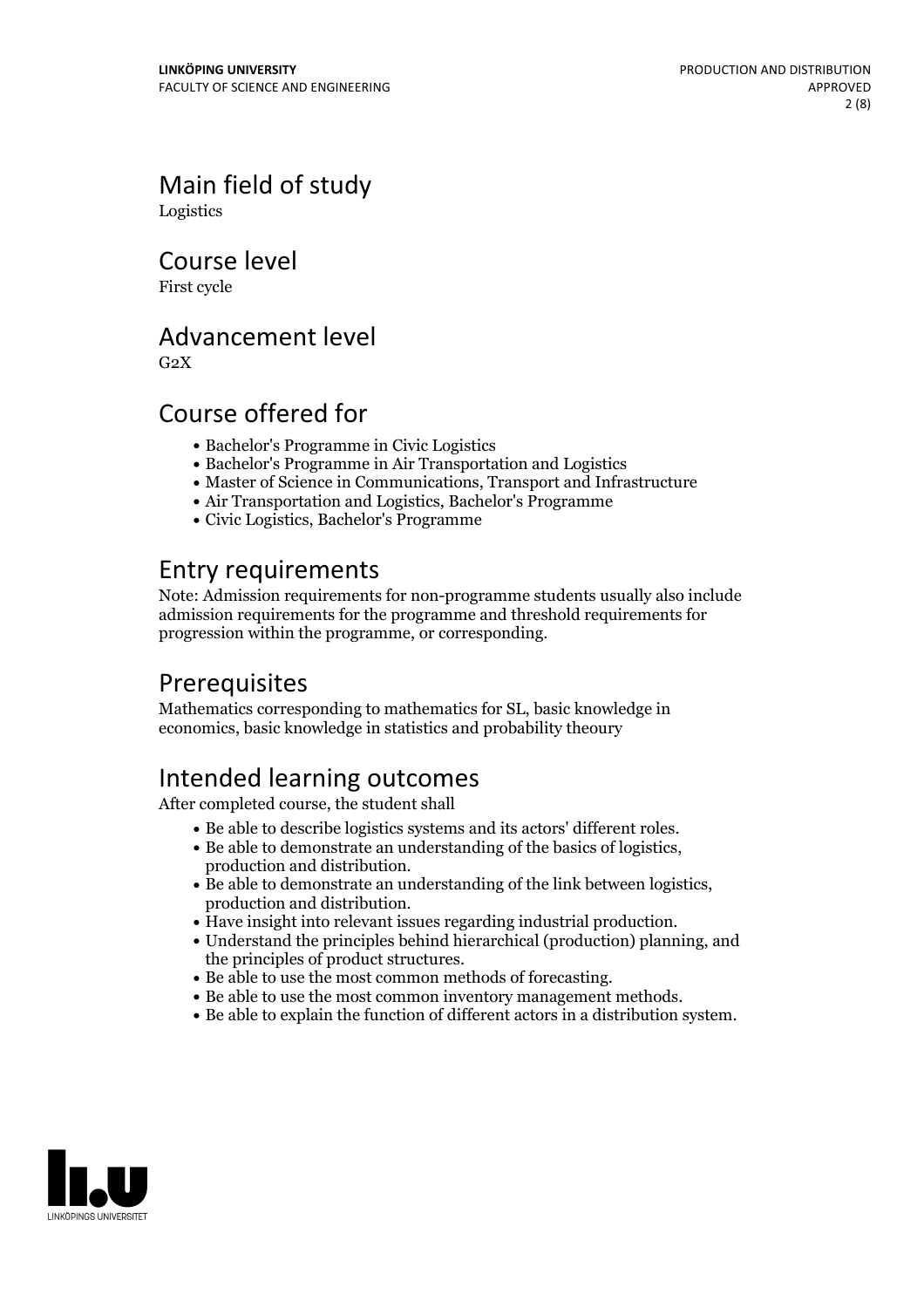### Course content

- Basics of logistics and its connection to production and distribution: Actors in the logistics system, order-to-delivery process
- Basics of inventory management: Lot sizing methods, ordering methods, customer order point
- Production process and choise: Product / process matrix, production structures / production layout, line balance, network planning.<br>• Demand administration: Forecasting, moving averages, exponential
- smoothing, decomposition with trend, season and level, forecast error and follow-up.<br>• Hierarchical production planning: MRP II with sales and operations
- planning, distribution planning, master production planning, material requirements planning, detailed production planning, rough cut capacity
- planning, capacity requirements planning.<br>• Network perspective on logistics: Supply chain structures in relation to product type, supply chain management, INCOTERMS and law related to logistics.

# Teaching and working methods

The course is delivered using lectures, lessons, and laboratory work. Lectures are used for the major part of theory, lessons are for solving numerical examples for problems relating to the course content. Laboratory work may be used for computer based calcuations.

### Examination

| TEN1 | Written examination | 3 credits | U, 3, 4, 5 |
|------|---------------------|-----------|------------|
| UPG1 | Hand-in assignments | 1 credits | U, 3, 4, 5 |
| UPG2 | Case study          | 2 credits | U.G        |

# Grades

Four-grade scale, LiU, U, 3, 4, 5

# Other information

Supplementary courses: Logistics and profitability analysis, Logistics networks and transports

### Department

Institutionen för teknik och naturvetenskap

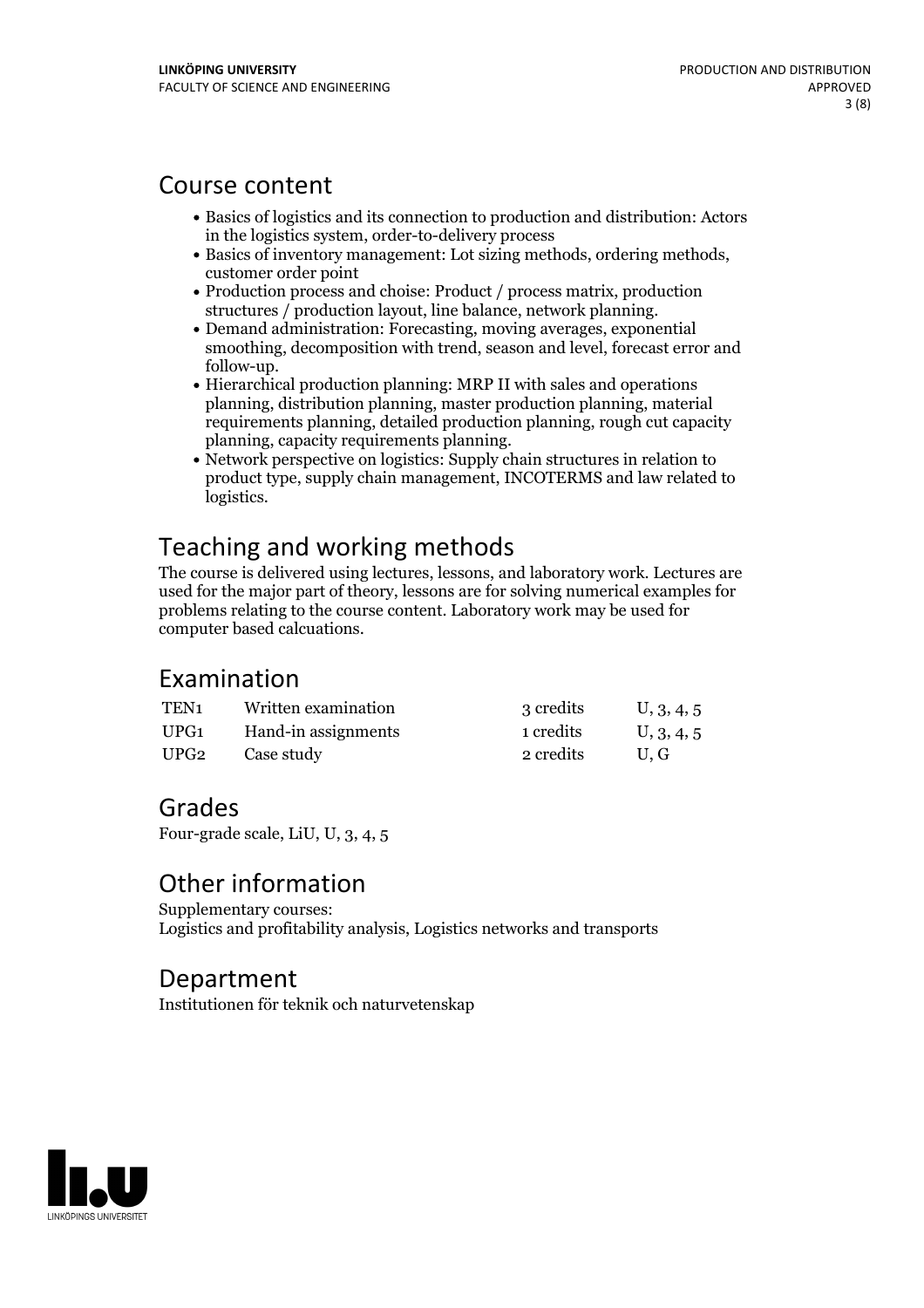# Director of Studies or equivalent

Erik Bergfeldt

### Examiner

Micael Thunberg

### Education components

Preliminary scheduled hours: 40 h Recommended self-study hours: 120 h

# Course literature

### **Books**

Jonsson, Patrik, Mattsson, Stig-Arne, (2016) *Logistik : läran om ef ektiva materialflöden* 3., [rev.] uppl. Lund : Studentlitteratur, 2016 ISBN: 9789144110776 Reference literature Olhager, Jan, (2013) *Produktionsekonomi : principer och metoder för utformning, styrning och utveckling av industriell produktion* 2., [rev.] uppl. Lund : Studentlitteratur, <sup>2013</sup> ISBN: 9789144067667 Primary

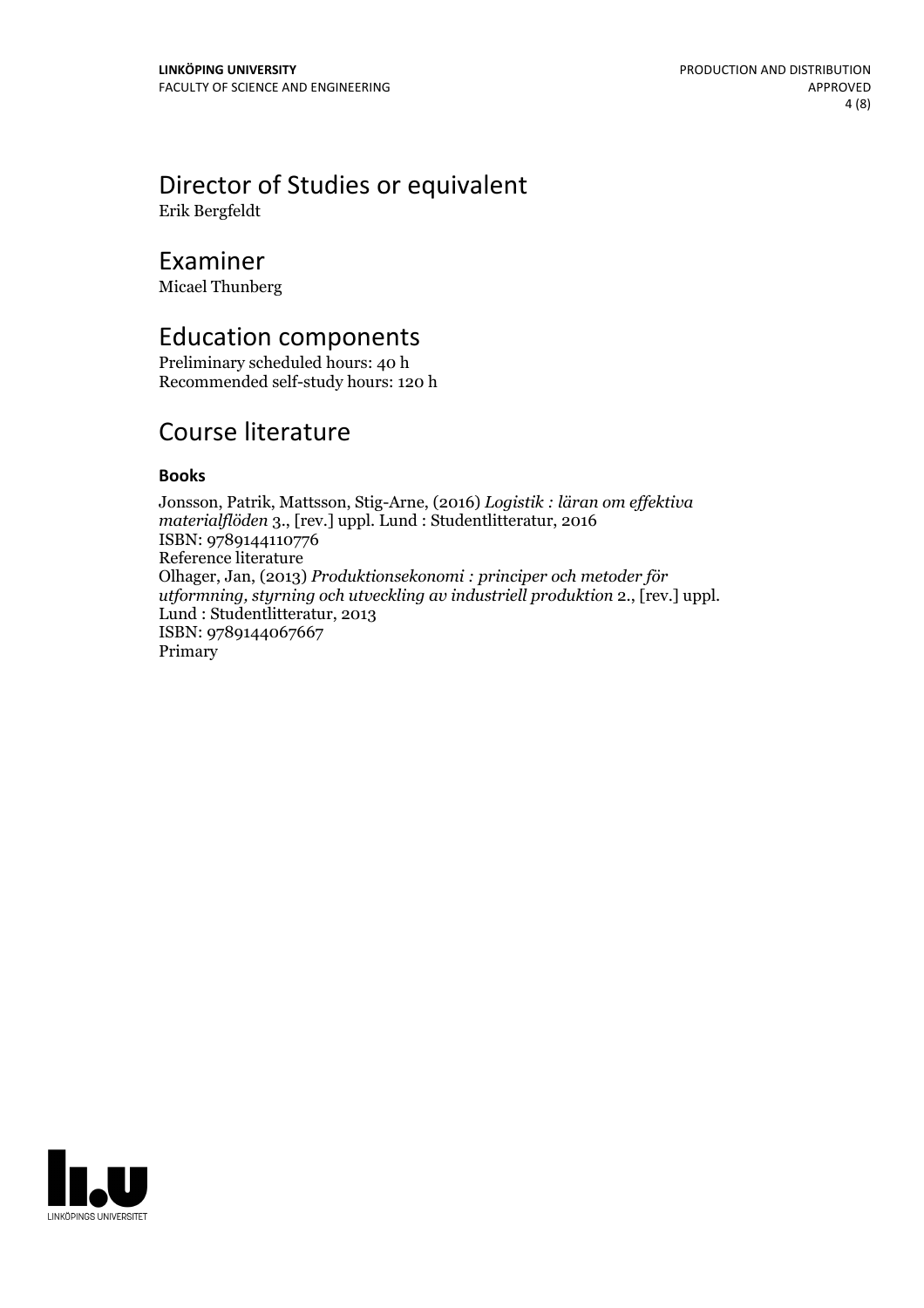# **Common rules**

### **Course syllabus**

A syllabus has been established for each course. The syllabus specifies the aim and contents of the course, and the prior knowledge that a student must have in order to be able to benefit from the course.

### **Timetabling**

Courses are timetabled after a decision has been made for this course concerning its assignment to a timetable module. A central timetable is not drawn up for courses with fewer than five participants. Most project courses do not have a central timetable.

### **Interrupting a course**

The vice-chancellor's decision concerning regulations for registration, deregistration and reporting results (Dnr LiU-2015-01241) states that interruptions in study are to be recorded in Ladok. Thus, all students who do not participate in a course for which they have registered must record the interruption, such that the registration on the course can be removed. Deregistration from <sup>a</sup> course is carried outusing <sup>a</sup> web-based form: www.lith.liu.se/for-studenter/kurskomplettering?l=sv.

### **Cancelled courses**

Courses with few participants (fewer than 10) may be cancelled or organised in a manner that differs from that stated in the course syllabus. The board of studies is to deliberate and decide whether a course is to be cancelled orchanged from the course syllabus.

### **Regulations relatingto examinations and examiners**

Details are given in a decision in the university's rule book: http://styrdokument.liu.se/Regelsamling/VisaBeslut/622678.

### **Forms of examination**

### **Examination**

Written and oral examinations are held at least three times a year: once immediately after the end of the course, once in August, and once (usually) in one of the re-examination periods. Examinations held at other times are to follow a decision of the board of studies.

Principles for examination scheduling for courses that follow the study periods:

courses given in VT1 are examined for the first time in March, with re-

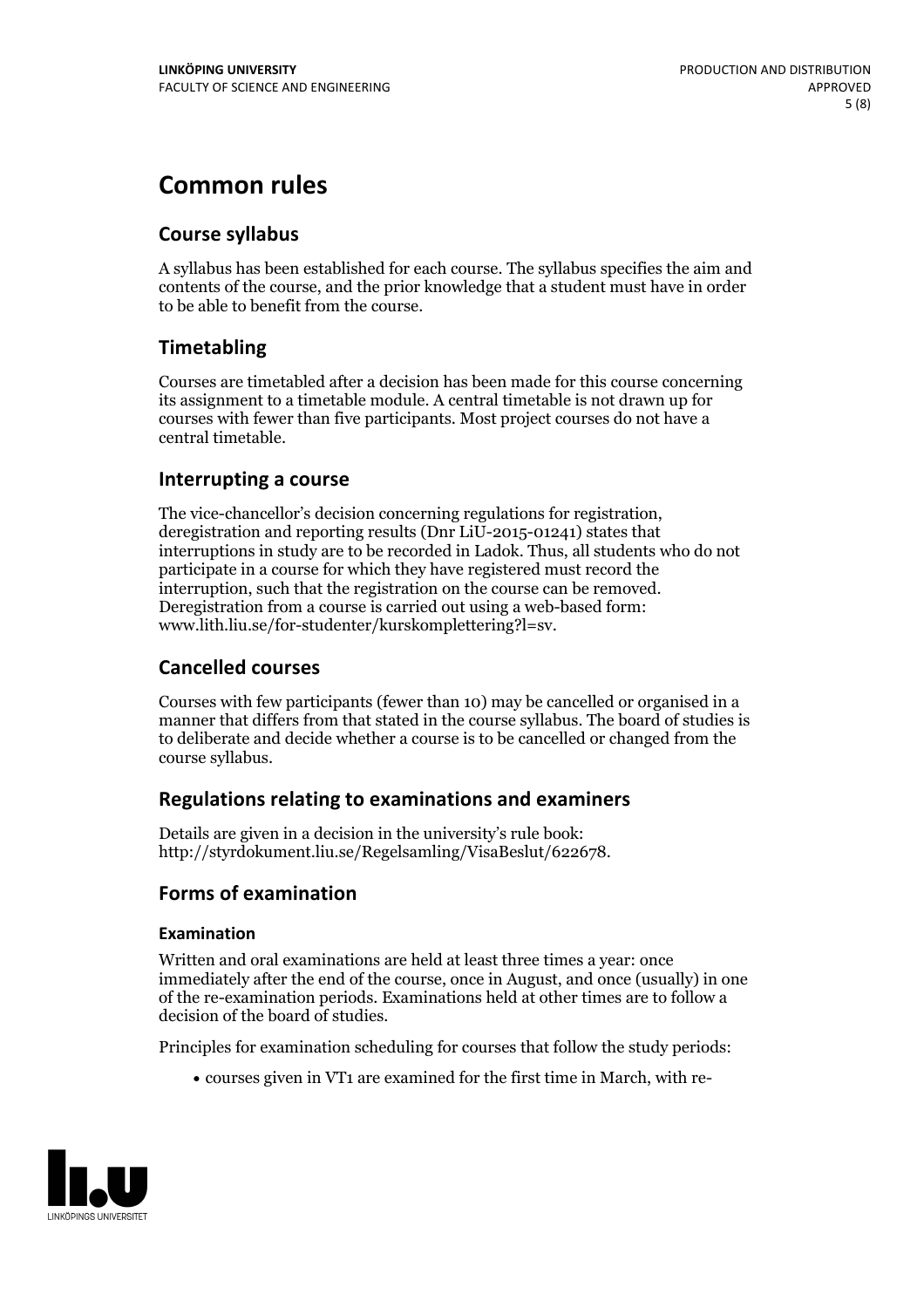examination in June and August

- courses given in VT2 are examined for the first time in May, with re-examination in August and October
- courses given in HT1 are examined for the first time in October, with re-examination in January and August
- courses given in HT2 are examined for the first time in January, with re-examination at Easter and in August.

The examination schedule is based on the structure of timetable modules, but there may be deviations from this, mainly in the case of courses that are studied and examined for several programmes and in lower grades (i.e. 1 and 2).

- Examinations for courses that the board of studies has decided are to be held in alternate years are held only three times during the year in which
- the course is given.<br>• Examinations for courses that are cancelled or rescheduled such that they are not given in one or several years are held three times during the year that immediately follows the course, with examination scheduling that corresponds to the scheduling that was in force before the course was cancelled or rescheduled.<br>• If teaching is no longer given for a course, three examination occurrences
- are held during the immediately subsequent year, while examinations are at the same time held for any replacement course that is given, or alternatively in association with other re-examination opportunities. Furthermore, an examination is held on one further occasion during the next subsequent year, unless the board of studies determines otherwise.<br>• If a course is given during several periods of the year (for programmes, or
- on different occasions for different programmes) the board orboards of studies determine together the scheduling and frequency of re-examination occasions.

#### **Registration for examination**

In order to take an examination, a student must register in advance at the Student Portal during the registration period, which opens 30 days before the date of the examination and closes 10 days before it. Candidates are informed of the location of the examination by email, four days in advance. Students who have not registered for an examination run the risk of being refused admittance to the examination, if space is not available.

Symbols used in the examination registration system:

- \*\* denotes that the examination is being given for the penultimate time.
- \* denotes that the examination is being given for the last time.

#### **Code of conduct for students during examinations**

Details are given in a decision in the university's rule book: http://styrdokument.liu.se/Regelsamling/VisaBeslut/622682.

#### **Retakes for higher grade**

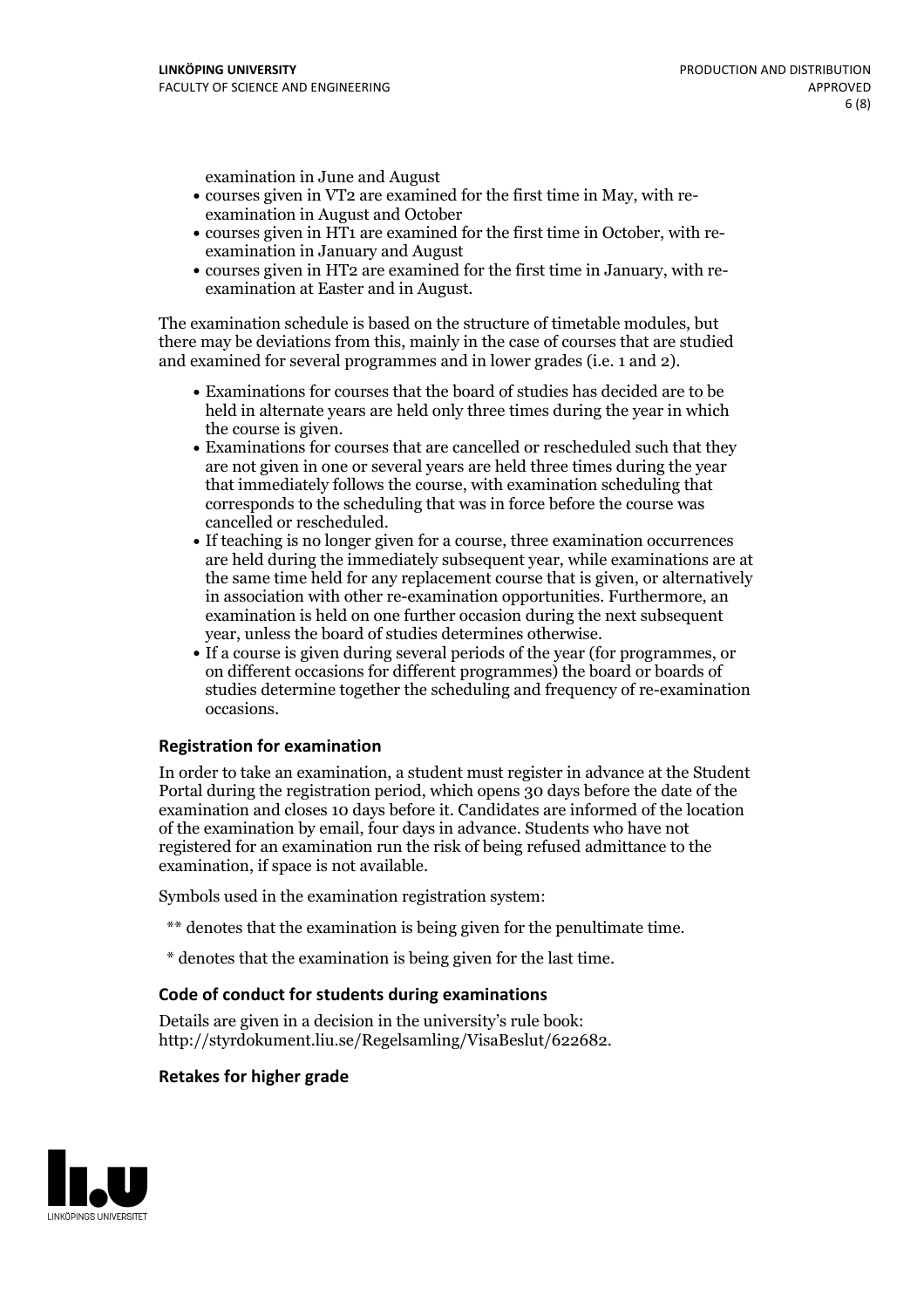Students at the Institute of Technology at LiU have the right to retake written examinations and computer-based examinations in an attempt to achieve a higher grade. This is valid for all examination components with code "TEN" and "DAT". The same right may not be exercised for other examination components, unless otherwise specified in the course syllabus.

### **Retakes of other forms of examination**

Regulations concerning retakes of other forms of examination than written examinations and computer-based examinations are given in the LiU regulations for examinations and examiners, http://styrdokument.liu.se/Regelsamling/VisaBeslut/622678.

#### **Plagiarism**

For examinations that involve the writing of reports, in cases in which it can be assumed that the student has had access to other sources (such as during project work, writing essays, etc.), the material submitted must be prepared in accordance with principles for acceptable practice when referring to sources (references or quotations for which the source is specified) when the text, images, ideas, data, etc. of other people are used. It is also to be made clear whether the author has reused his or her own text, images, ideas, data, etc. from previous examinations.

A failure to specify such sources may be regarded as attempted deception during examination.

#### **Attempts to cheat**

In the event of <sup>a</sup> suspected attempt by <sup>a</sup> student to cheat during an examination, or when study performance is to be assessed as specified in Chapter <sup>10</sup> of the Higher Education Ordinance, the examiner is to report this to the disciplinary board of the university. Possible consequences for the student are suspension from study and a formal warning. More information is available at https://www.student.liu.se/studenttjanster/lagar-regler-rattigheter?l=sv.

#### **Grades**

The grades that are preferably to be used are Fail (U), Pass (3), Pass not without distinction  $(4)$  and Pass with distinction  $(5)$ . Courses under the auspices of the faculty board of the Faculty of Science and Engineering (Institute of Technology) are to be given special attention in this regard.

- 1. Grades U, 3, 4, 5 are to be awarded for courses that have written
- examinations. 2. Grades Fail (U) and Pass (G) may be awarded for courses with <sup>a</sup> large degree of practical components such as laboratory work, project work and group work.

#### **Examination components**

- 
- 1. Grades U, 3, 4, <sup>5</sup> are to be awarded for written examinations (TEN). 2. Grades Fail (U) and Pass (G) are to be used for undergraduate projects and other independent work.